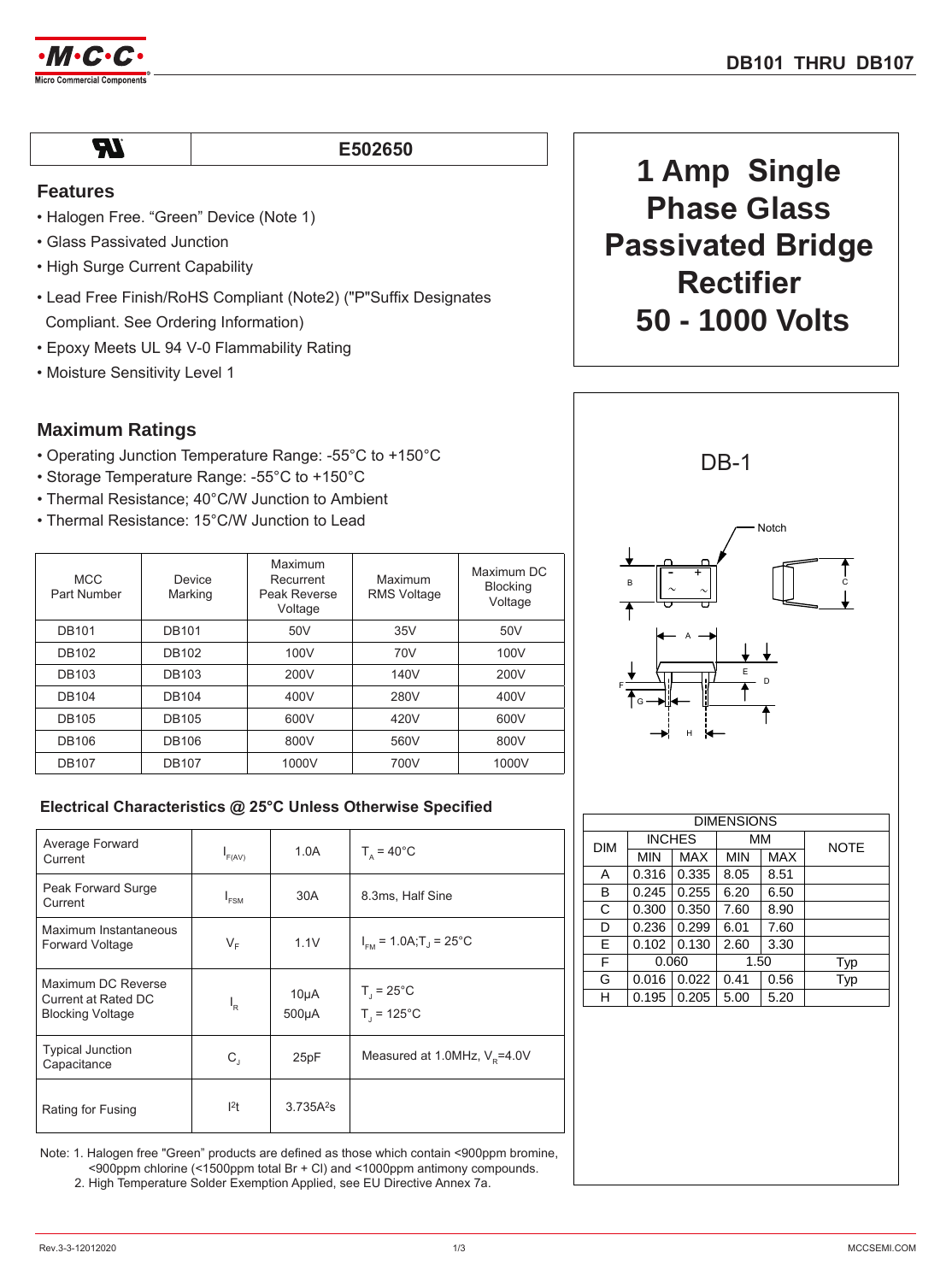

## **Curve Characteristics**



Fig. 3 - Typical Instantaneous Forward Characteristics







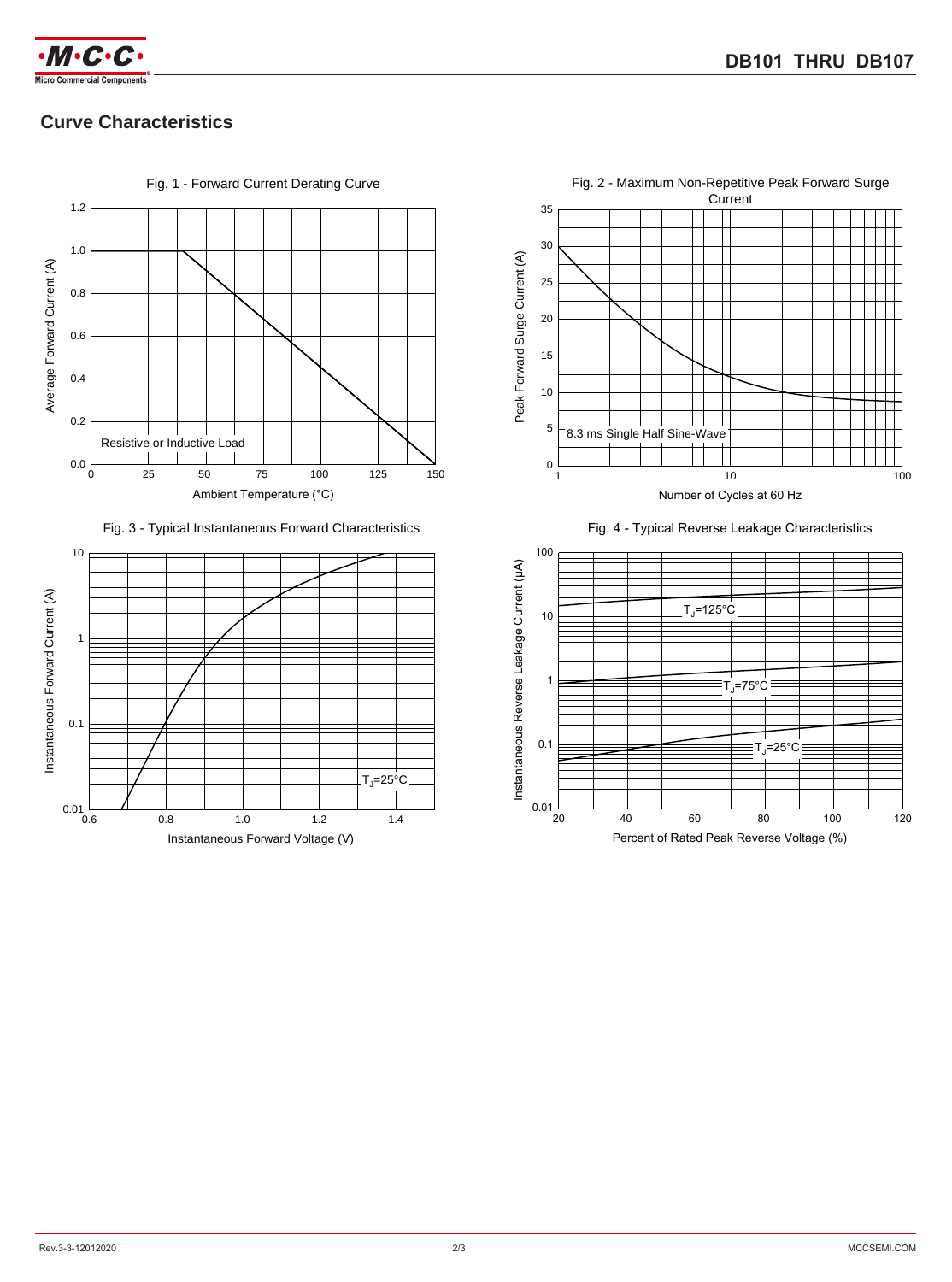

## **Ordering Information**

| <b>Device</b>  | Packing                                   |
|----------------|-------------------------------------------|
| Part Number-BP | Bulk:50pcs/Tube,2500pcs/Box,10Kpcs/Carton |

#### **\*\*\*IMPORTANT NOTICE\*\*\***

*Micro Commercial Components Corp*. reserves the right to make changes without further notice to any product herein to make corrections, modifications , enhancements , improvements , or other changes . *Micro Commercial Components Corp* . does not assume any liability arising out of the application or use of any product described herein; neither does it convey any license under its patent rights ,nor the rights of others . The user of products in such applications shall assume all risks of such use and will agree to hold *Micro Commercial Components Corp* . and all the companies whose products are represented on our website, harmless against all damages. *Micro Commercial Components Corp*. products are sold subject to the general terms and conditions of commercial sale, as published at

**https://www.mccsemi.com/Home/TermsAndConditions.**

#### **\*\*\*LIFE SUPPORT\*\*\***

MCC's products are not authorized for use as critical components in life support devices or systems without the express written approval of Micro Commercial Components Corporation.

#### **\*\*\*CUSTOMER AWARENESS\*\*\***

Counterfeiting of semiconductor parts is a growing problem in the industry. Micro Commercial Components (MCC) is taking strong measures to protect ourselves and our customers from the proliferation of counterfeit parts. MCC strongly encourages customers to purchase MCC parts either directly from MCC or from Authorized MCC Distributors who are listed by country on our web page cited below. Products customers buy either from MCC directly or from Authorized MCC Distributors are genuine parts, have full traceability, meet MCC's quality standards for handling and storage. **MCC will not provide any warranty coverage or other assistance for parts bought from Unauthorized Sources**. MCC is committed to combat this global problem and encourage our customers to do their part in stopping this practice by buying direct or from authorized distributors.